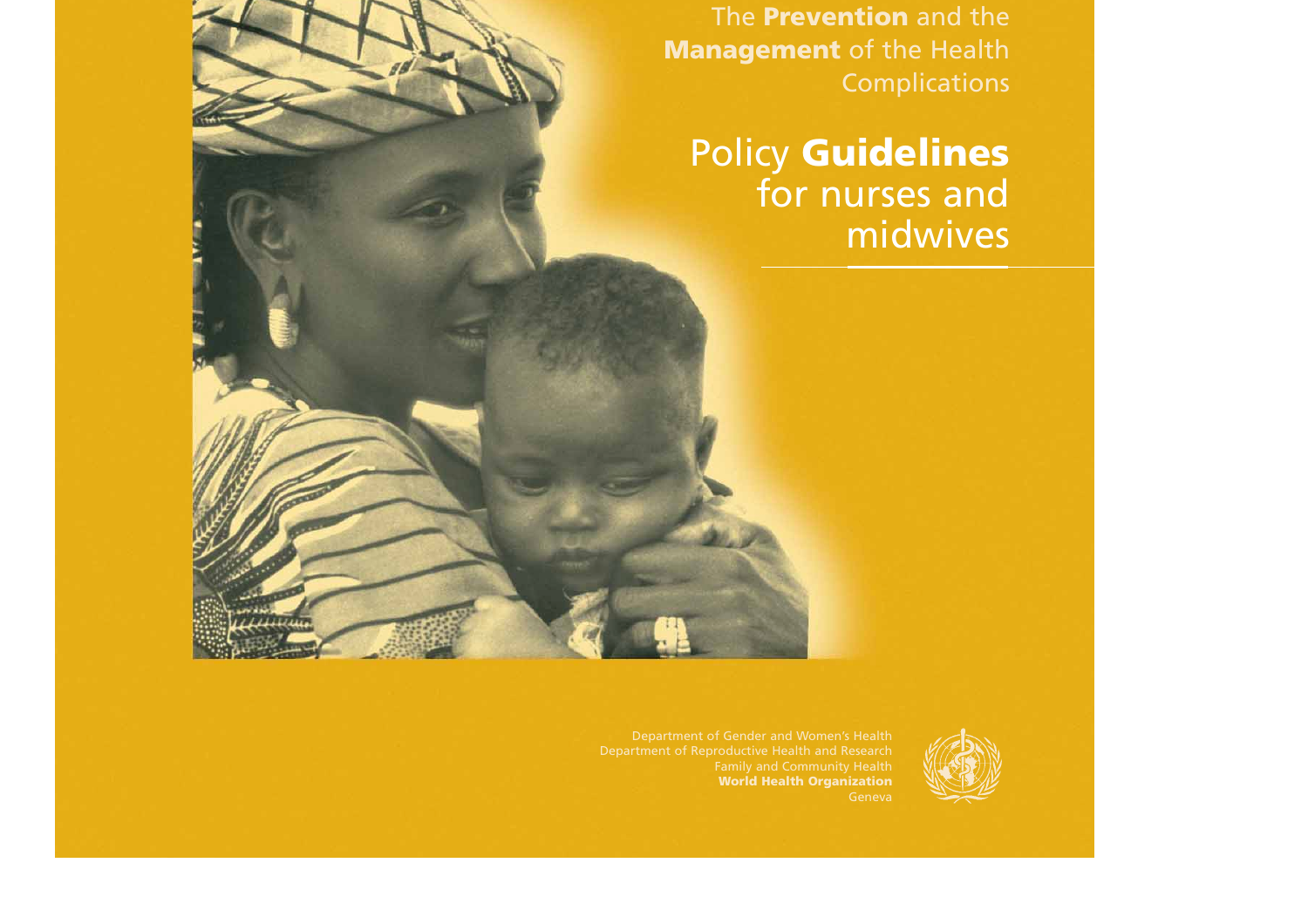# Female Genital **Mutilation**

The **Prevention** and the **Management** of the Health Complications

# Policy **Guidelines** for nurses and midwives

Department of Gender and Women's Health Department of Reproductive Health and Research Family and Community Health **World Health Organization** Geneva

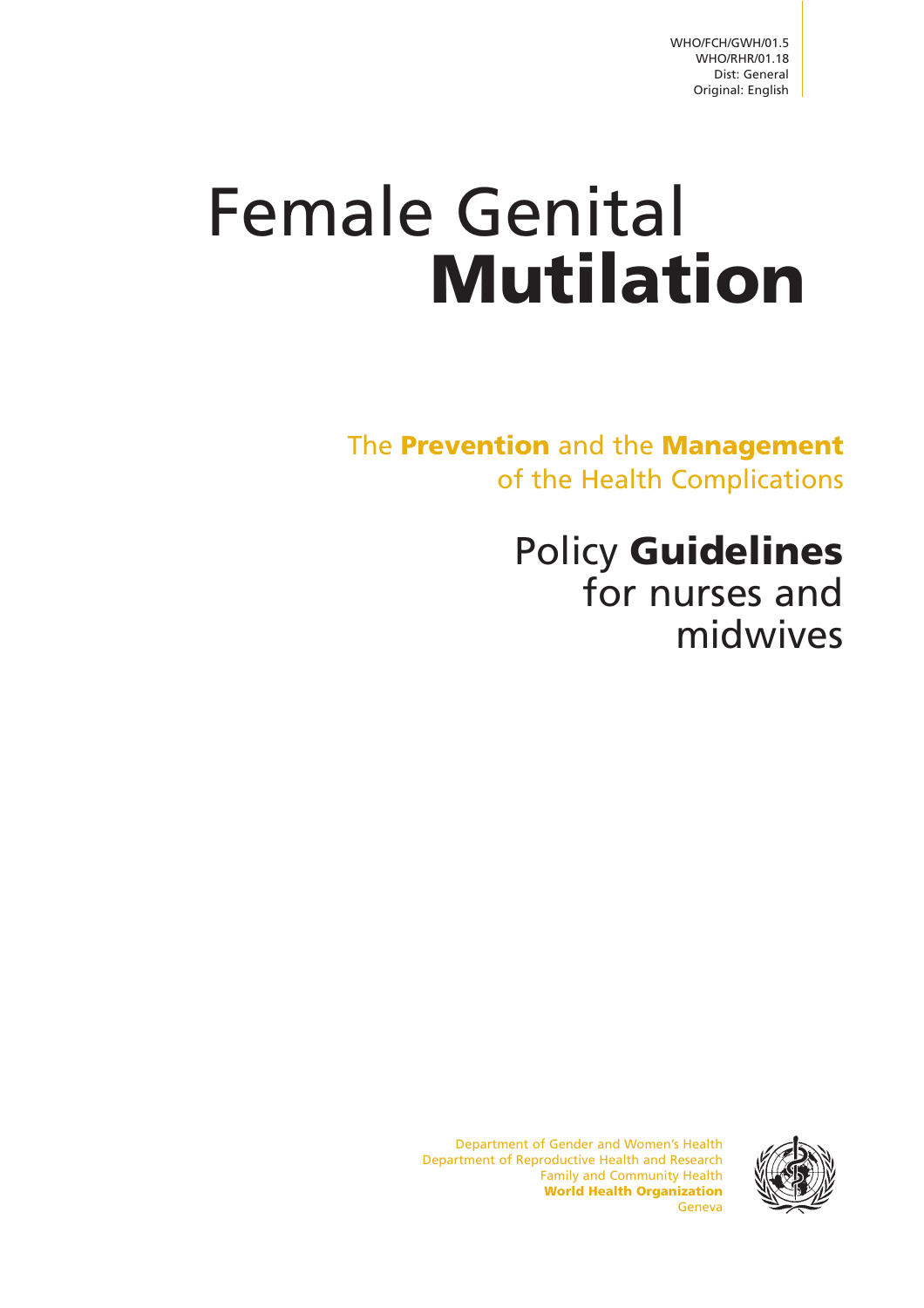# TABLE OF **CONTENTS**

| INTRODUCTION $\ldots$ |
|-----------------------|

#### **INTERNATIONAL RESOLUTIONS AND CONVENTIONS AGAINST FEMALE GENITAL MUTILATION** . . . . . . . . . . . . . . . . . . . . . . . . . . . . **7**

#### **POLICY STATEMENTS REGARDING THE PREVENTION OF FGM AND THE MANAGEMENT OF GIRLS AND WOMEN WITH FGM COMPLICATIONS** ................. 11

#### **POLICY NO. 1:**

| Opening up of type 111 FGM                                          |  |  |
|---------------------------------------------------------------------|--|--|
|                                                                     |  |  |
| <b>POLICY NO. 2:</b>                                                |  |  |
| Refusal of requests to re-stitch an opened                          |  |  |
| up vulva (re-infibulation) $\dots\dots\dots\dots\dots\dots\dots$ 11 |  |  |
|                                                                     |  |  |

| <b>POLICY NO. 3:</b>                          |  |  |
|-----------------------------------------------|--|--|
| Performance of functions that are outside the |  |  |
| nurse's/midwife's legal scope of practice  12 |  |  |
| <b>POLICY NO. 4:</b>                          |  |  |
|                                               |  |  |
| <b>POLICY NO. 5</b>                           |  |  |
| Prevention of female genital mutilation       |  |  |
| by nurses, midwives other health              |  |  |
|                                               |  |  |
|                                               |  |  |
|                                               |  |  |
| LIST OF ABBREVIATIONS  14                     |  |  |
| <b>SELECTED WHO PUBLICATIONS AND</b>          |  |  |
| DOCUMENTS OF RELATED INTEREST  14             |  |  |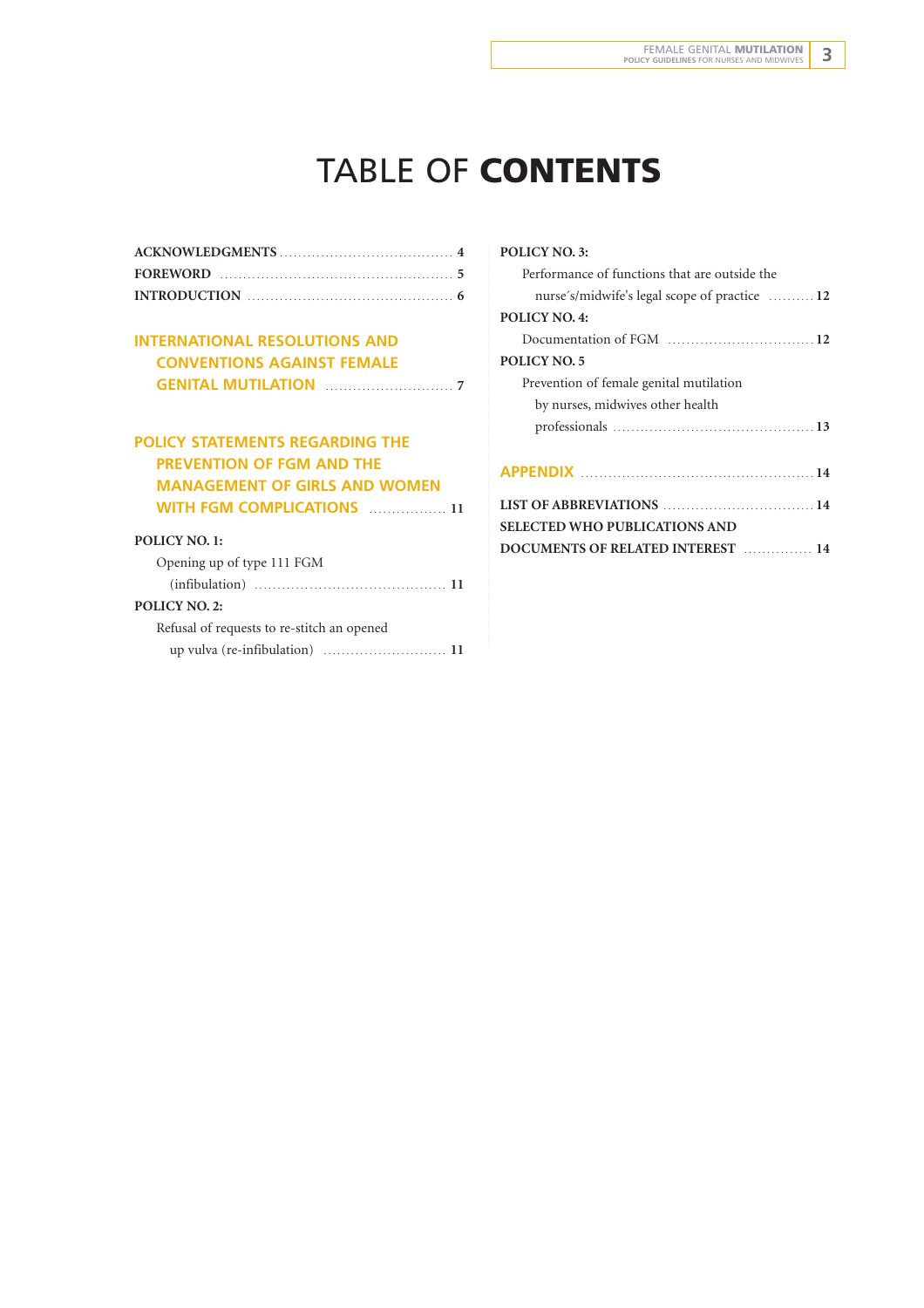## **ACKNOWLEDGMENTS**

This document is part of a set of training materials (Teacher's Guide, student manual and policy guidelines) which have been prepared by the World Health Organization (WHO) to facilitate training for health personnel on female genital mutilation.

Acknowledgement goes to the technical team – Ms Efua Dorkenoo O.B.E., Ms Stella Mpanda and Ms Feddy Mwanga who prepared the materials.

The project would not have been successful without the technical inputs from the following nurses and midwives; we would therefore like to acknowledge the important contribution made by the following: Ms Buthina Abdel Gadir Mohamed, Ms Nikki Denholm, Ms Fadwa Affara, Ms Comfort Momoh, Ms Lisbet Nybro Smith, Ms Kowser Omer-Hashi, Ms Fathia Ibrahim, Dr Christine Adebajo, Ms Yasin S.Ceesay, Dr Omangondo O. Ngenge, Dr Gaynor D. Maclean, Ms Valerie J. Tickner, Ms Emma Banga and Dr Naema Al-Gasseer. The contribution from nurses, midwives and doctors who helped with field testing of the materials as well as input received from the International Council of Nurses (ICN) and the International Confederation of Midwives (ICM) are greatly appreciated.

Thanks to Dr Heli Bathijah and Ms A. Fahmy for their review comments; and to Mr Simeon Obidairo for his contribution to the human rights section. Thanks also to Sue Armstrong and Jillian Albertolli for assisting with the editing.

The project could not have been successful without funding support from UNFIP, DFID, and AUSAID. The Organization gratefully acknowledges their timely support.

Clinical photographs: Dr Harry Gordon

"Tradition! Tradition!" © Efua Dorkenoo, FORWARD (1992)

Cover photograph: Courtesy of A.I.

Design: Mr Caleb Rutherford – eidetic

© Copyright World Health Organization, 2001

This document is not a formal publication of the World Health Organization (WHO), and all rights are reserved by the Organization. The document may, however, be freely reviewed, abstracted, and translated in part or whole, but not for sale nor for use in conjunction with commercial purposes.



Department of Gender and Women's Health Department Reproductive of Health and Research Family and Community Health **World Health Organization** Geneva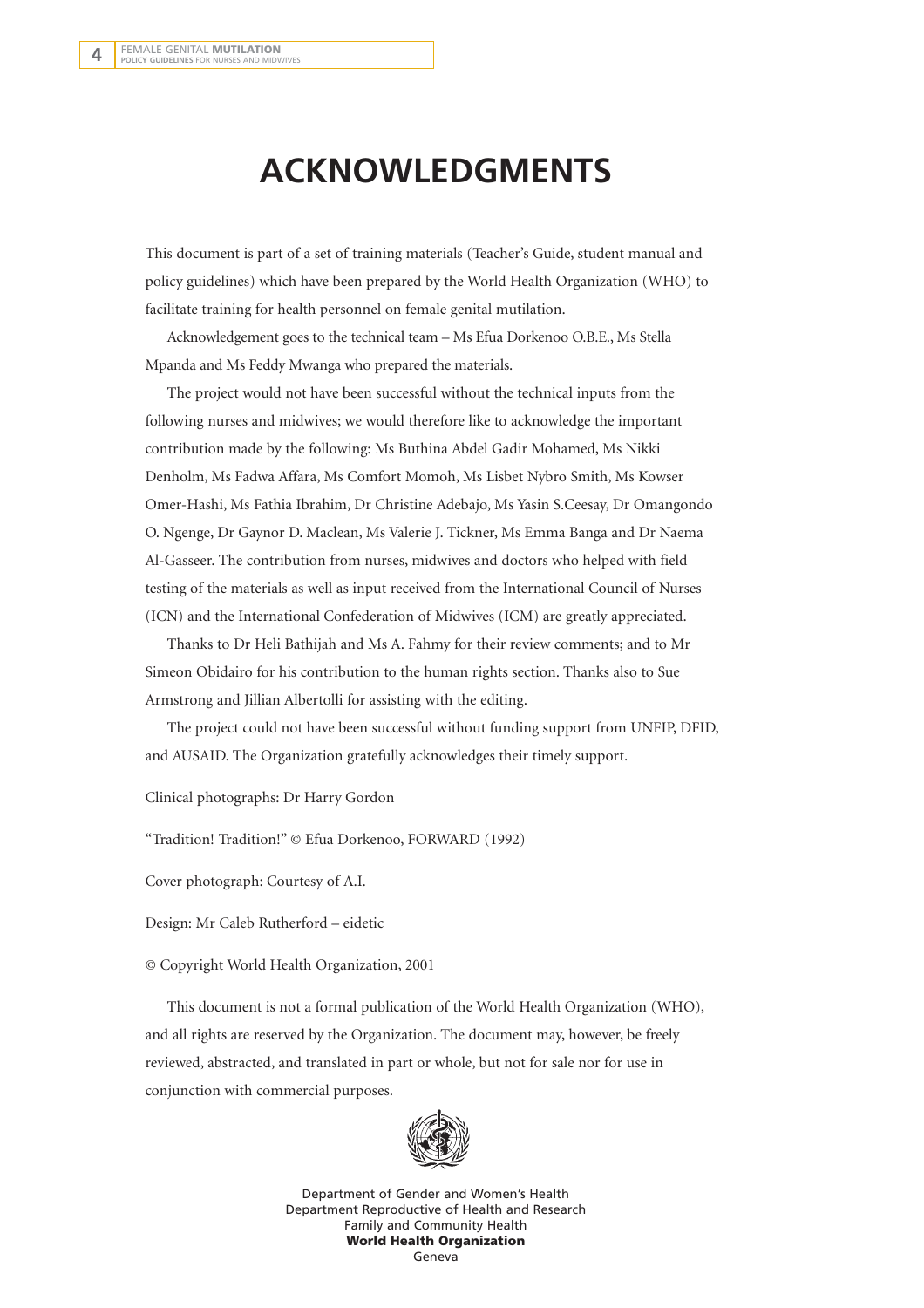### **FOREWORD**

An estimated 100 to 140 million girls and women in the world today have undergone some form of female genital mutilation, and 2 million girls are at risk from the practice each year. The great majority of affected women live in sub-Saharan Africa, but the practice is also known in parts of the Middle East and Asia. Today, women with FGM are increasingly found in Europe, Australia, New Zealand, Canada and the United States of America, largely as a result of migration from countries where FGM is a cultural tradition.

FGM covers a range of procedures, but in the great majority of cases it involves the excision of the clitoris and the labia minora. At its most extreme, the procedure entails the excision of almost all the external genitalia and the stitching up of the vulva to leave only a tiny opening. Whatever form it takes, FGM is a violation of the human rights of girls and women; and it is a grave threat to their health.

The complications of FGM – physical, psychological, and sexual – require skilled and sensitive management by health care workers, yet FGM is rarely mentioned, let alone covered in detail, in the training curricula of nurses, midwives and other health professionals. WHO is committed to filling these gaps in professional education by producing a range of training materials to build the capacity of health personnel to prevent and to manage the health complications of FGM.

These materials are dedicated to all the girls and women who suffer – very often in silence – the personal violation and pain of FGM, and to those committed to their care and the relief of their suffering. Though much has been achieved over the past two decades in lifting the veil of secrecy surrounding FGM, there is still an enormous amount to be done to provide quality services to those affected, and to prevent other little girls and women from adding to their numbers. It is hoped that bringing FGM into mainstream education for health professionals will increase the pressure for elimination of the practice, while at the same time throwing out a lifeline to those who have felt isolated with their problems for so long.

tomin turner

Dr Tomris Türmen Executive Director Family and Community Health World Health Organization, Geneva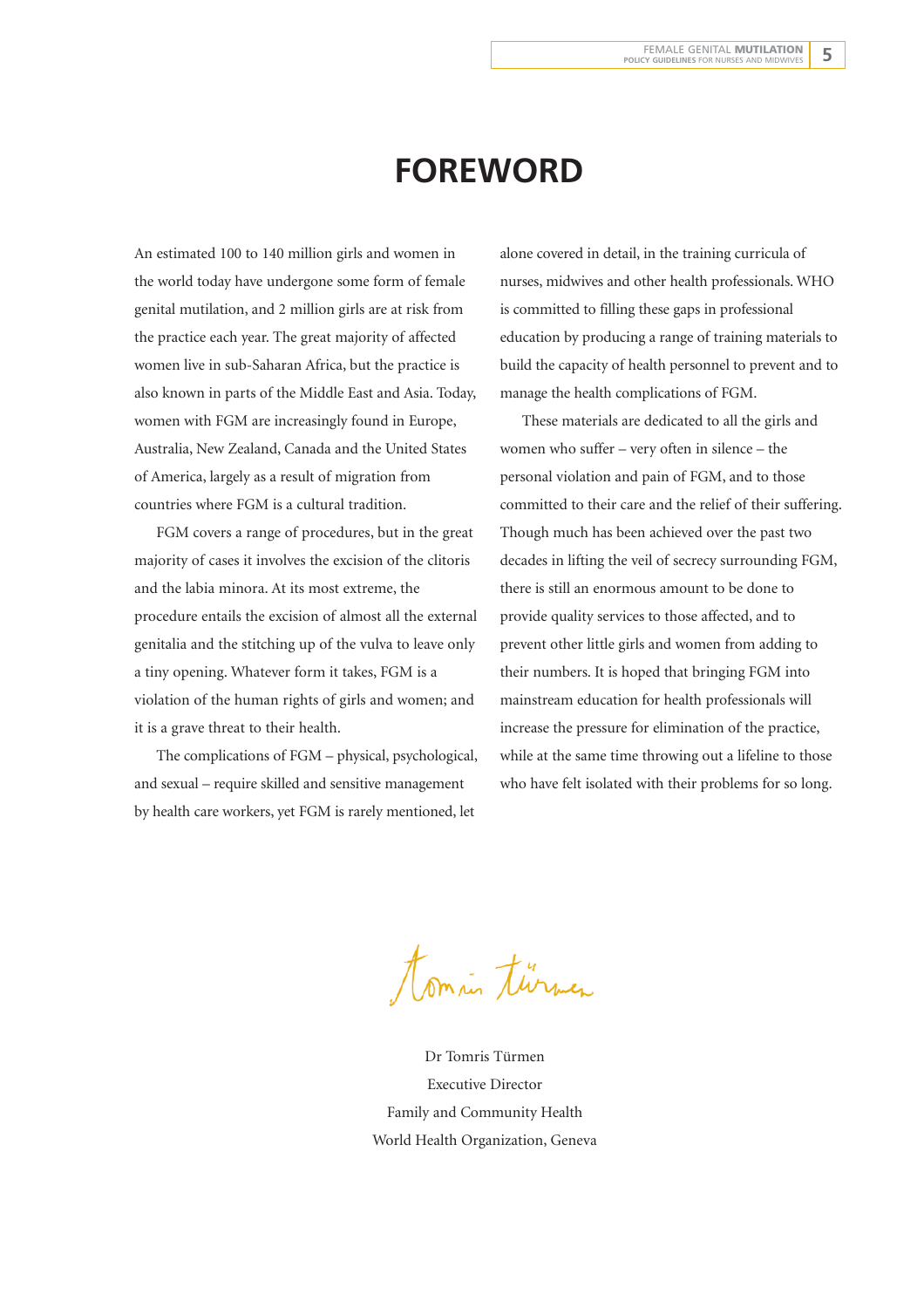# **INTRODUCTION**

It is estimated that between 100-140 million girls and women worldwide have undergone female genital mutilation. At the current rates of population increase and with the slow decline in these procedures, it is estimated that each year a further 2 million girls are at risk from the practice. Most of the women and girls affected live in 28 African countries, and a few in the Middle East and Asia. They are also increasingly found in Europe, Australia, New Zealand, Canada and the United States of America, mostly among immigrants from countries where FGM is the tradition.<sup>1</sup> The age at which girls undergo FGM varies enormously according to the ethnic group practising it. The procedure may be carried out when the girl is a newborn, during childhood, adolescence, at the time of marriage or during the first pregnancy. In some cultures, where FGM is the accepted norm, a woman is reinfibulated (re-stitched) following childbirth as a matter of routine. About 80 % of the cases of FGM involve excision of the clitoris and the labia minora. The more extreme type of FGM, infibulation, comprises around 15% of all procedures. The highest rates for infibulation are found in Djibouti, Somalia and northern Sudan.2

FGM is usually performed by an elderly woman of the village specially designated this task, by village barbers or by a traditional birth attendant (TBA). In some countries, more affluent families seek the services of medical personnel, in an attempt to avoid the dangers of unskilled operations performed in unsanitary conditions. However, the "medicalization" of FGM – which is willful damage to healthy organs for non-therapeutic reasons – is unethical and has been consistently condemned by WHO.<sup>3</sup> A major effort is needed to prevent the "medicalization" of the practice. The World Health

Organization, the International Council of Nurses (ICN), the International Confederation of Midwives (ICM) and the Federation of Gynecologist and Obstetrician (FIGO) have all declared their opposition to the "medicalization" of FGM, and have advised that it should not be performed by health professionals or in health establishments under any circumstances.

FGM violates the basic human rights of girls and women. Various international and regional instruments have been drawn up to protect these rights.<sup>4</sup> Moreover, the performance of FGM by a health professional is a violation of the ethical code governing health practice, which specifically requires that nurses and midwives "do no harm".

These guidelines are intended for use primarily by those responsible for developing policies and directing the working practices of nurses, midwives and other frontline health care providers. They are also intended to complement the training materials for nurses and midwives in the management of girls and women with FGM.

The purpose of the policy guidelines is:

- to promote and strengthen the case against the medicalization of FGM;
- to support and protect nurses, midwives and other health personnel in adhering to WHO guidelines not to close an opened up infibulation;
- to empower nurses and midwives to carry out functions in relation to FGM which are outside their current legal scope of practice; and
- to encourage appropriate documentation of FGM in clinical records and health information system (HIS).

<sup>1</sup> *Female Genital Mutilation: An overview*, World Health Organization Geneva, 1998

<sup>2</sup> *Female Genital Mutilation: Report of a WHO Technical Working Group. Geneva, 17–19 July 1995.* Geneva, World Health Organization, 1996.

<sup>3</sup> *Female Genital Mutilation: A Joint WHO/UNICEF/UNFPA Statement*. Geneva, World Health Organization, 1997.

<sup>4</sup> *Summary of international and regional human rights texts relevant to the prevention and redress of violence against women.* Geneva, World Health Organization, 1999. (WHO/GCWH/WMH/99.3)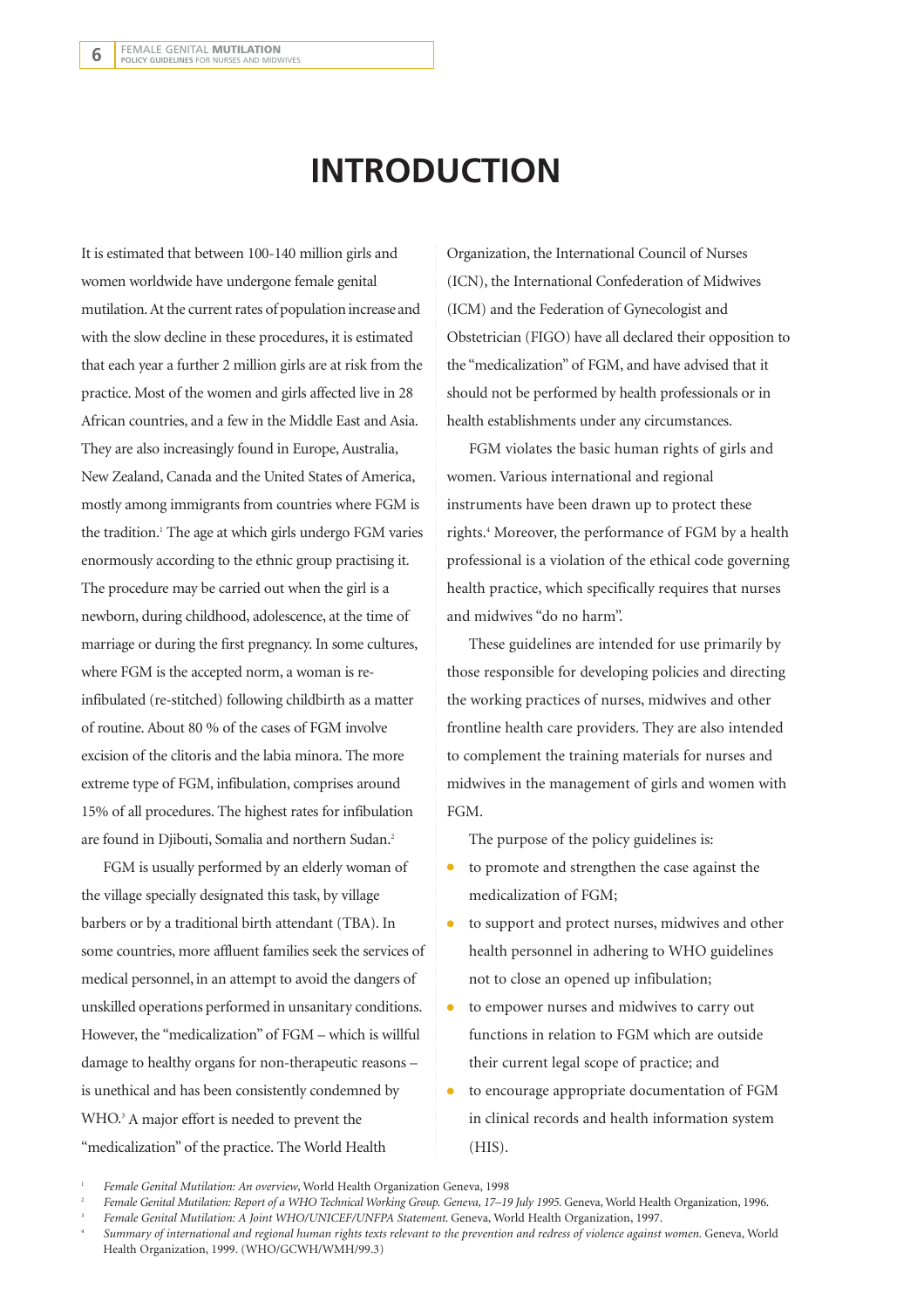# **INTERNATIONAL** RESOLUTIONS AND CONVENTIONS **AGAINST** FEMALE GENITAL MUTILATION

In 1948, the Universal Declaration of Human Rights<sup>5</sup> was adopted by the United Nations General Assembly. The Declaration was translated into human rights law by two general covenants, both adopted by the General Assembly in 1966. These are the International Covenant on Civil and Political Rights (the Political Covenant)<sup>6</sup> and the International Covenant on Economic, Social and Cultural Rights (the Economic Covenant)<sup>7</sup>

Regional human rights conventions, also based on principles derived from the Universal Declaration, include the African Charter on Human and People's Rights (the African Charter).8 This Convention prohibits discrimination on the grounds of sex and emphasizes the need for the respect of the rights of persons and for the promotion and protection of health.

Other conventions that protect girls' and women's right to health include the Convention on the Elimination of All Forms of Discrimination against Women (1979).<sup>9</sup> The Convention against Torture, and other Cruel, Inhuman or Degrading Treatment or Punishment, prohibits the infliction of physical, or mental pain or suffering on women.<sup>10</sup> The Convention on the Rights of the Child protects the rights of girlchildren (1989).<sup>11</sup> These Conventions, which form part of binding international law, oblige member states that are signatories to protect their own nationals from harmful practices such as FGM.

Internationally, there is a shift away from thinking about female genital mutilation as primarily as a health issue and towards considering it as an issue of women's health and human rights. The 1994 Declaration and Programme of Action of the International Conference on Population and Development  $(ICPD)^{12}$  strongly advocates for gender equity and equality and directly addresses reproductive health and rights issues. The Programme of Action specifically mentions female genital mutilation and calls for its prohibition. It urges governments to give vigorous support to efforts among non- governmental and community organizations and religious institutions to eliminate the practice. The Declaration and Platform for Action of the Fourth World Conference on Women, held in Beijing in 1995,<sup>13</sup> calls for an end to the practice of female genital mutilation. Paragraph 39 of the Beijing Platform for Action, refers to the rights of girls and lists genital mutilation as one of the various sexual and economic exploitation to which girls are often subjected.

<sup>11</sup> *The Convention on the Rights of the Child: United Nations General Assembly Resolution 44/25.44. United Nations General Assembly, 1989.*<br><sup>12</sup> Programme of Astine Geine United Nations Istemational Geoforman or Providen

<sup>13</sup> *Beijing Platform for Action.* Fourth World Conference on Women, Beijing, 1995.

<sup>5</sup> Universal Declaration of Human Rights. In*: Human Rights – a compilation of international documents.* Geneva, United Nations, 1993:1

<sup>6</sup> International Covenant on Civil and Political Rights. In: *Human Rights – a compilation of international documents.* Geneva, United Nations, 1993:20<br>The International Covenant on Economic, Social and Cultural Rights. In: *Human Rights- a compilation of international documents*.

Geneva, United Nations, 1993:8

<sup>8</sup> *African Charter on the Rights and Welfare of the Child*. Addis Ababa, Organization of African Unity, (OAU), DOC. CAB/LEG/24.9/49 (1990)

<sup>9</sup> The Convention on the Elimination of All Forms of Discrimination against Women. In: *Human Rights - a compilation of international*

*documents.* Geneva, United Nations, 1993:150 10 The Convention against Torture, and other Cruel, Inhuman or Degrading Treatment or Punishment. In: *Human Rights - a compilation of international documents.* Geneva, United Nations, 1993:293

<sup>&</sup>lt;sup>12</sup> *Programme of Action.* Cairo, United Nations International Conference on Population and Development, 1994.<br><sup>13</sup> *Reijing Platform for Action*. Fourth World Conference on Women, Beijing, 1995.

<sup>14</sup> *The Convention on the Elimination of All Forms of Discrimination against Women*. New York, United Nations, 1979. (United Nations General Assembly Resolution 34/180)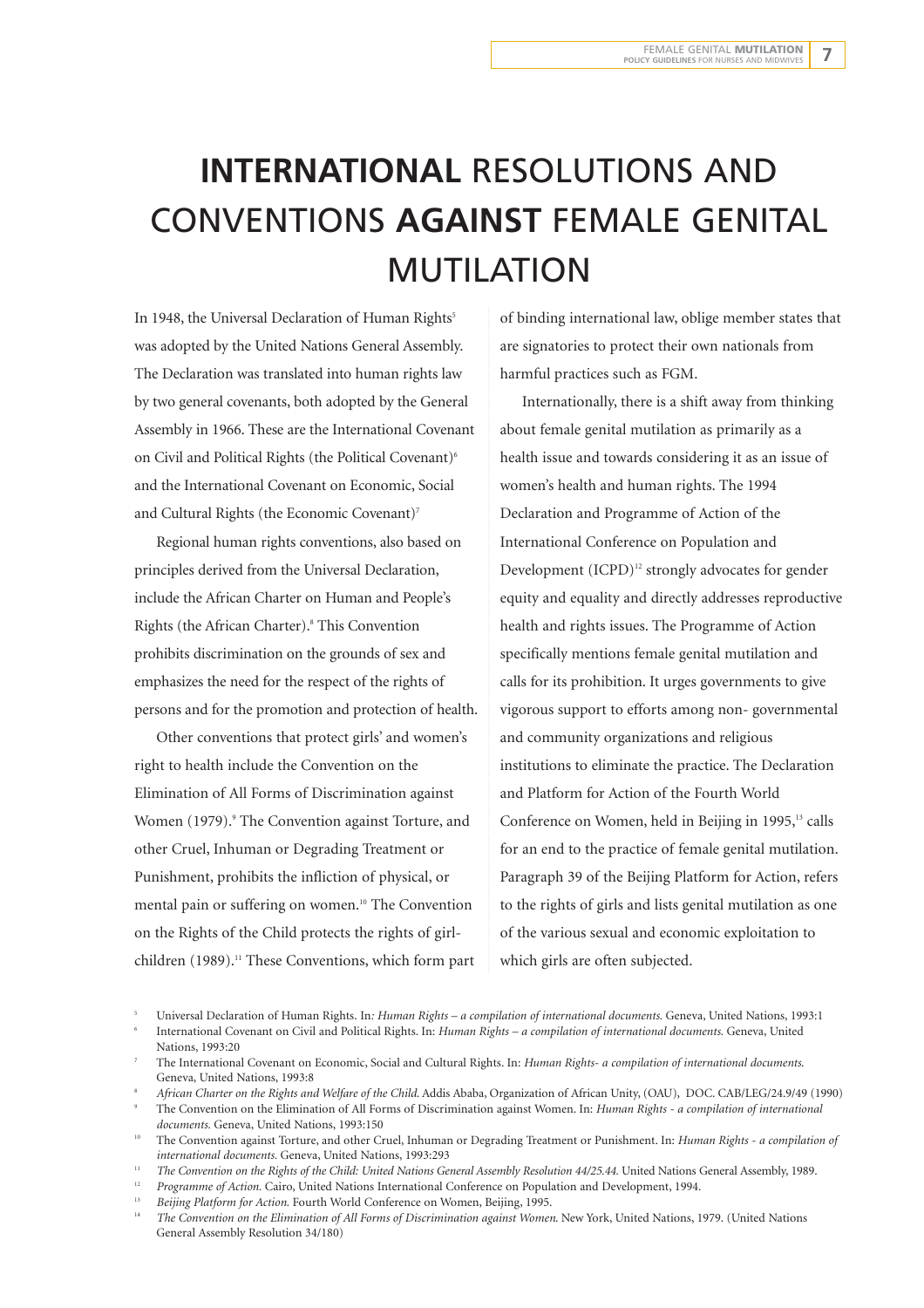The Convention on the Elimination of All Forms of Discrimination against Women $14$  is legally binding on State Parties. It strongly promotes the rights of women and specifically addresses discriminatory traditional practices. For example, article 2(f ) of the Convention urges States Parties to take appropriate measures, including legislation, to modify or abolish existing laws, regulations, customs and practices which constitute discrimination against women. The 1994 World Health Assembly adopted Resolution 47.1015, recognizing that traditional practices such as female genital mutilation, early sexual relations and reproduction "causes problems in pregnancy and child birth and have profound effect on the health and development of children." The resolution urges member states "to assess the extent to which harmful traditional practices affecting the health of women and children constitute a social and public health problem in any local community or subgroup. The Convention on the Rights of the Child protects the child's right to equality irrespective of sex (article 2), to the highest attainable standard of health (article 24.1); to freedom from all forms of mental and physical violence (article 19.1); and freedom from torture, or cruel, inhuman or degrading treatment (article 37.a).<sup>16</sup>

Female genital mutilation has recognized implications for the human rights of women and children. It is also considered to be a form of violence against girls and women.<sup>17</sup> The Vienna Declaration and Programme of Action strongly supports the rights of women and girls. It is applicable to female genital mutilation because of its specific mention and condemnation of harmful traditional practices.

The specific rights that should protect girls and women from female genital mutilation include:

the right to health

- the right to be free of cruel and degrading practices
- the right to sexual and corporal integrity, and
- the right to reproduce.

All these rights are clearly set out in the United Nations Conventions created to supplement the Charter.

#### **The Right to Health**

Because female genital mutilation threatens the health and lives of women and children, the failure of the state to protect them from the practice may be seen as a violation of several United Nations (UN) agreements. The Universal Declaration of Human Rights (1948) proclaims the right for all human beings to live in conditions that enable them to enjoy good health and health care. Article 3 of this declaration guarantees the right to life, liberty and security of person. This principle has been articulated as providing the basis for mental and physical integrity.18 The Convention on the Rights of the Child (1989) can be interpreted as offering children protection from female genital mutilation. Article 24(1)(f) of the Convention on the Rights of the Child requires States Parties to "develop preventive health care, guidance for parents, and family planning education and services". Article 12(1) of the Convention on the Elimination of All Forms of Discrimination Against Women requires that States Parties "eliminate discrimination against women in the field of health care in order to ensure, on a basis of equality of men and women, access to health care services, including those related to family planning".

In addition to the above, the African Charter on the Rights and Welfare of the Child, (1990), protects many of the rights enshrined in the Convention on the

- <sup>15</sup> World Health Assembly Resolution: *Maternal and child health and family planning; Traditional practices harmful to the health of women and children* (WHA 47.10, 1994).
- <sup>16</sup> *The Convention on the Rights of the Child: United Nations General Assembly Resolution 44/25.44.* United Nations General Assembly, 1989.
- <sup>17</sup> R.J. Cook. *Women's Health and Human Rights*. World Health Organization, Geneva, 1994.
- <sup>18</sup> *Summary of international and regional human rights texts relevant to the prevention and redress of violence against women*. Geneva, World Health Organization, 1999.
- <sup>19</sup> *African Charter on the Rights and Welfare of the Child. Addis Ababa, Organization of African Unity, (OAU), DOC. CAB/LEG/24.9/49 (1990)*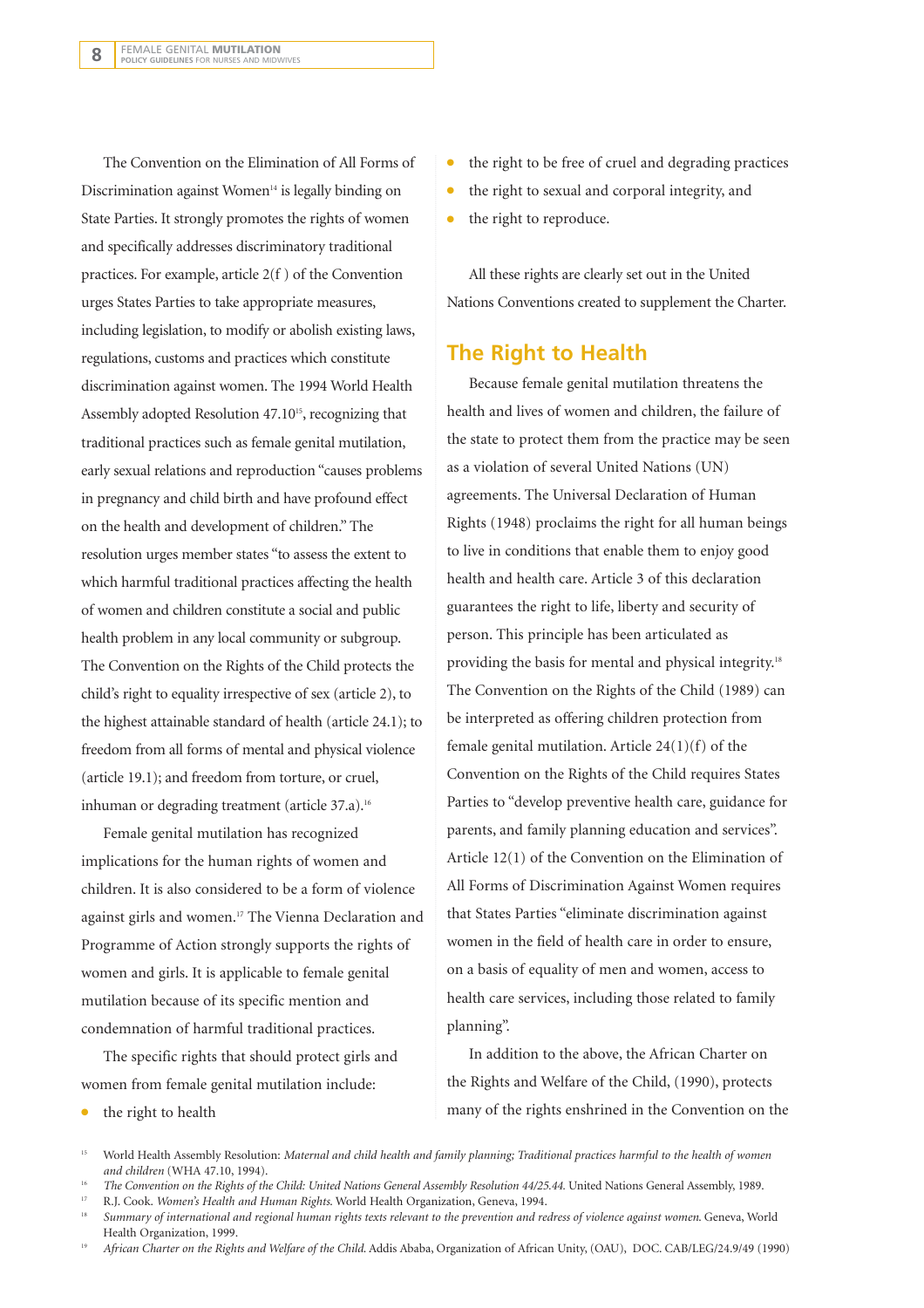Rights of the Child.19 The Charter can be interpreted as offering protection from female genital mutilation. Article 16 of the African Charter states that "every child shall have the right to enjoy the best attainable state of physical, mental and spiritual health". Article 18(3) declares that: "the state shall ensure the elimination of every discrimination against women and also ensure the protection of the rights of the woman and the child as stipulated in international declarations and conventions."

### **The Right to Be Free of Cruel and Degrading Practices**

Female genital mutilation constitutes cruel and degrading treatment of girls and women. Many United Nations documents require states to protect the rights of women and girls to ensure freedom from such treatment.

Article 5 of the Universal Declaration of Human Rights, states that " no one shall be subjected to torture or to cruel, inhuman or degrading treatment or punishment". In addition, Article 22 states that "everyone, as a member of society, has the right to . . . social and cultural rights indispensable for his dignity and the free development of his personality".

Article 1 of the Convention against Torture and Other Cruel, Inhuman or Degrading Treatment or Punishment (1989) can be interpreted as offering protection to women from genital mutilation. It states: "For the purposes of this Convention, torture means any act which causes severe pain or suffering, whether physical or mental, is intentionally inflicted on a person…… for any reason based on discrimination of any kind, when such pain or suffering is inflicted by or at the instigation of or with the consent or acquiescence of a public official or other person acting in an official capacity...".<sup>20</sup>

Article 37 (a) of the Convention on the Rights of the Child (1989) requires State Parties to ensure that no child is subjected to torture or other cruel, inhuman or degrading treatment or punishment. The rights of women and girls to protection from female genital mutilation are also implicit in the African Charter. Article 5 declares that "every individual shall have the right to the respect of the dignity inherent in a human being and to the recognition of his legal status. All forms of exploitation and degradation of man, particularly . . . torture, cruel, inhuman or degrading punishment and treatment shall be prohibited. The African Charter urges States Parties to eliminate harmful social and cultural practices affecting the welfare, dignity, normal growth and development of the child (article 21.1b).

### **The Right to Sexual and Corporal Integrity**

Female genital mutilation violates the rights of women and girls to sexual and corporal integrity. Article 3 of the Universal Declaration of Human Rights states that "everyone has the right to life, liberty and security of person." The Convention on the Elimination of All Forms of Discrimination against Women (1979) also protects the right of women and girls to sexual and corporal integrity. For the purpose of the Convention the term "discrimination against women" shall mean any distinction, exclusion, or restriction made on the basis of sex which has the effect or purpose of impairing or nullifying the recognition, enjoyment or exercise by women irrespective of their marital status, on a basis of equality of men and women, of human rights and fundamental freedoms in the political, economic, social, cultural, civil or any other field (Article 1).<sup>21</sup> The African Charter may also be interpreted as

<sup>20</sup> *Summary of international and regional human rights texts relevant to the prevention and redress of violence against women.* Geneva, World Health Organization, 1999.

<sup>21</sup> *The Convention on the Rights of the Child: United Nations General Assembly Resolution 44/25.44.* United Nations General Assembly, 1989.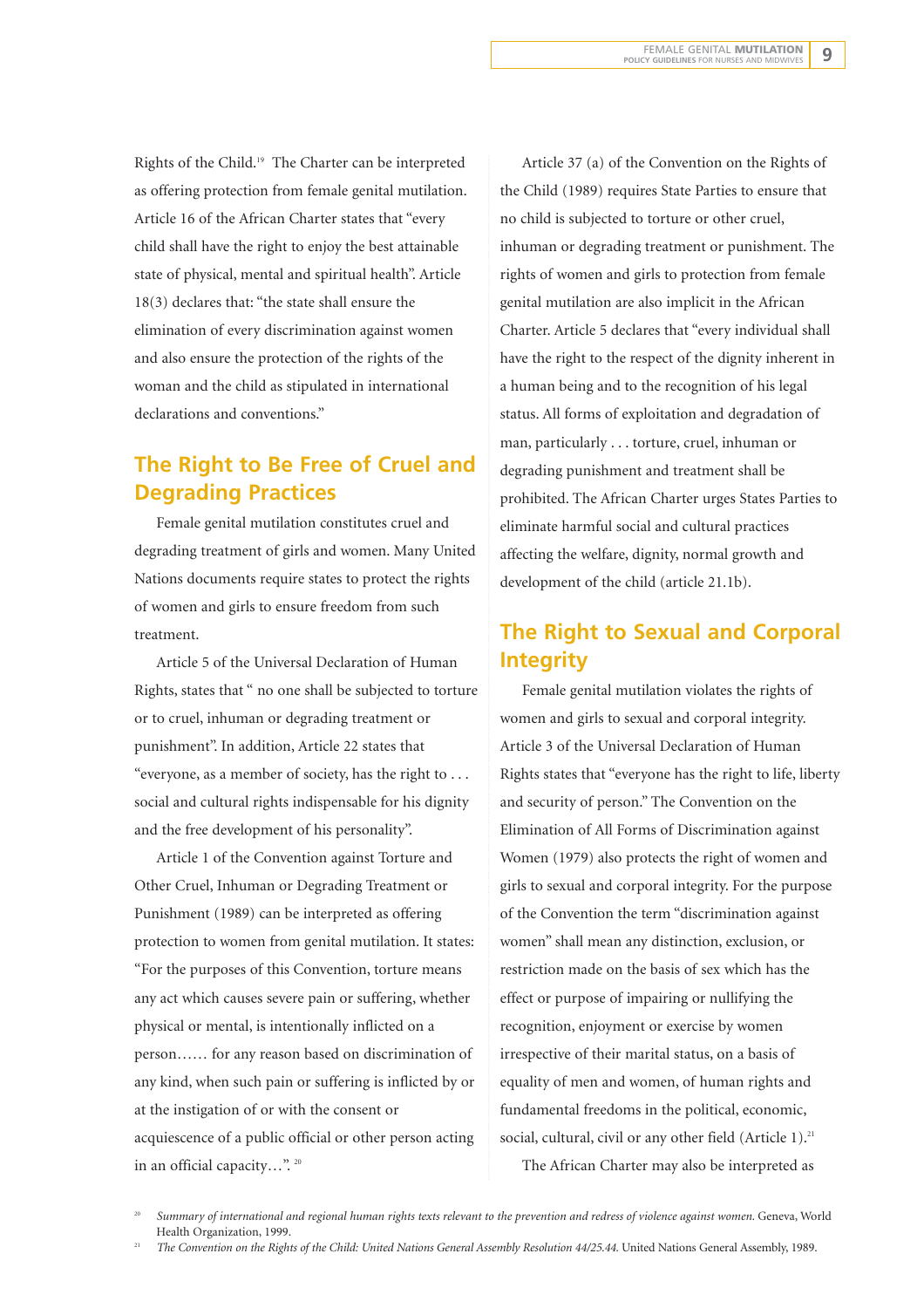obliging states to protect the rights of women and girls to sexual and corporal integrity.

### **The Right to Reproduction**

FGM, and particularly infibulation, interferes with the right of women to reproduce. The practice frequently leads to sexual and psychosocial complications, and may result in infertility. In 1994 CEDAW adopted a General Recommendation on equality in marriage and family relations, which also entitles women to decide on the number and spacing of their children.<sup>22</sup>

<sup>&</sup>lt;sup>22</sup> Summary of international and regional human rights texts relevant to the prevention and redress of violence against women. Geneva, World Health Organization, 1999.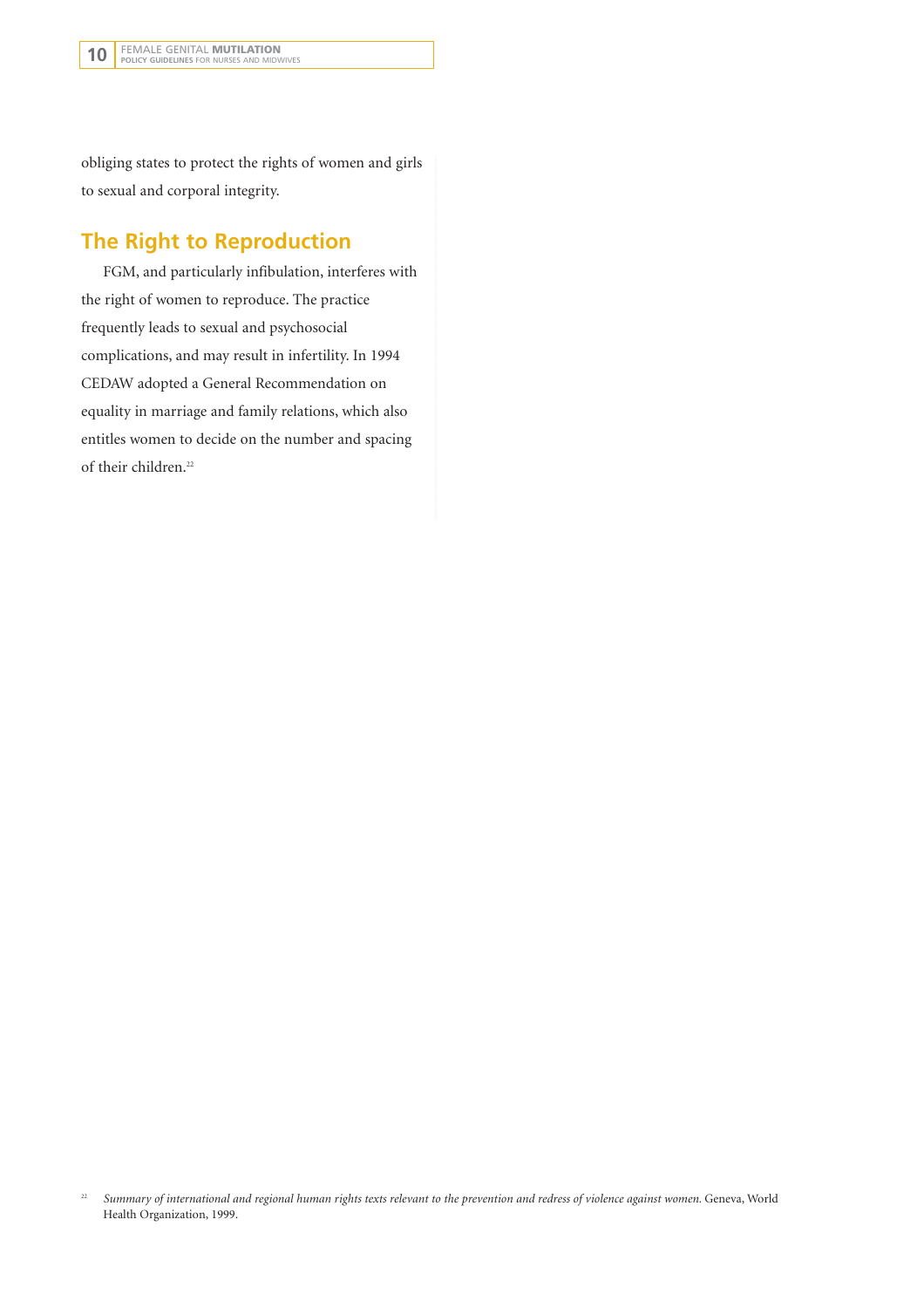# **POLICY STATEMENTS** REGARDING THE PREVENTION OF FGM AND THE MANAGEMENT OF GIRLS AND WOMEN WITH **FGM COMPLICATIONS**

#### **POLICY NO. 1:**

**OPENING UP OF TYPE III FGM (INFIBULATION)**

#### **Background**

Female genital mutilation, especially type III, can result in a very small opening which may cause difficulties in urination, menstruation and sexual intercourse, as well as serious problems in childbirth. During delivery the constricted vulva in type III FGM needs to be opened up to allow the passage of the baby to prevent the formation of vesico-vaginal fistula (VVF) and rectovaginal fistula (RVF). Such action is necessary to prevent undue suffering of mother and baby, including the increased risk of stillbirth and/or maternal death.

#### **Rationale**

Nurses and midwives are often the primary caregivers, and in many circumstances the only trained health care providers available. Women and girls may seek professional help because of urine retention, haematocolpos, infection, or psychological trauma due to sexual harassment or dyspareunia. Having the knowledge and skills necessary to open up a type III FGM will allow nurses and midwives to address these immediate problems in their clients and to prevent further complications from arising. As this brief discussion suggests, there are many circumstances in which opening up of infibulation is indicated.

#### **Policy statements**

1. Nurses and midwives need to be trained to open up type III FGM, and their competency to perform the procedure maintained to ensure that care is safe and effective.

2. Nurses and midwives need to be given the administrative and legal authority to carry out the opening up procedure.

### **POLICY NO. 2: REFUSAL OF REQUESTS TO RE-STITCH AN OPENED UP VULVA (RE-INFIBULATION)**

#### **Background:**

After opening up a closed vulva to resolve a specific problem (for example during childbirth), the nurse/midwife may be requested by the woman herself, or her partner or family members, to re-stitch the opened vulva to create a small opening. Such a request may pose professional and ethical dilemmas for the health worker.

#### **Rationale:**

Re-infibulation of an opened up vulva is equivalent to performing the initial act of female genital mutilation. It poses the same threat to health as the initial act, putting the girl or woman at risk of a wide range of physical, psychological and sexual complications.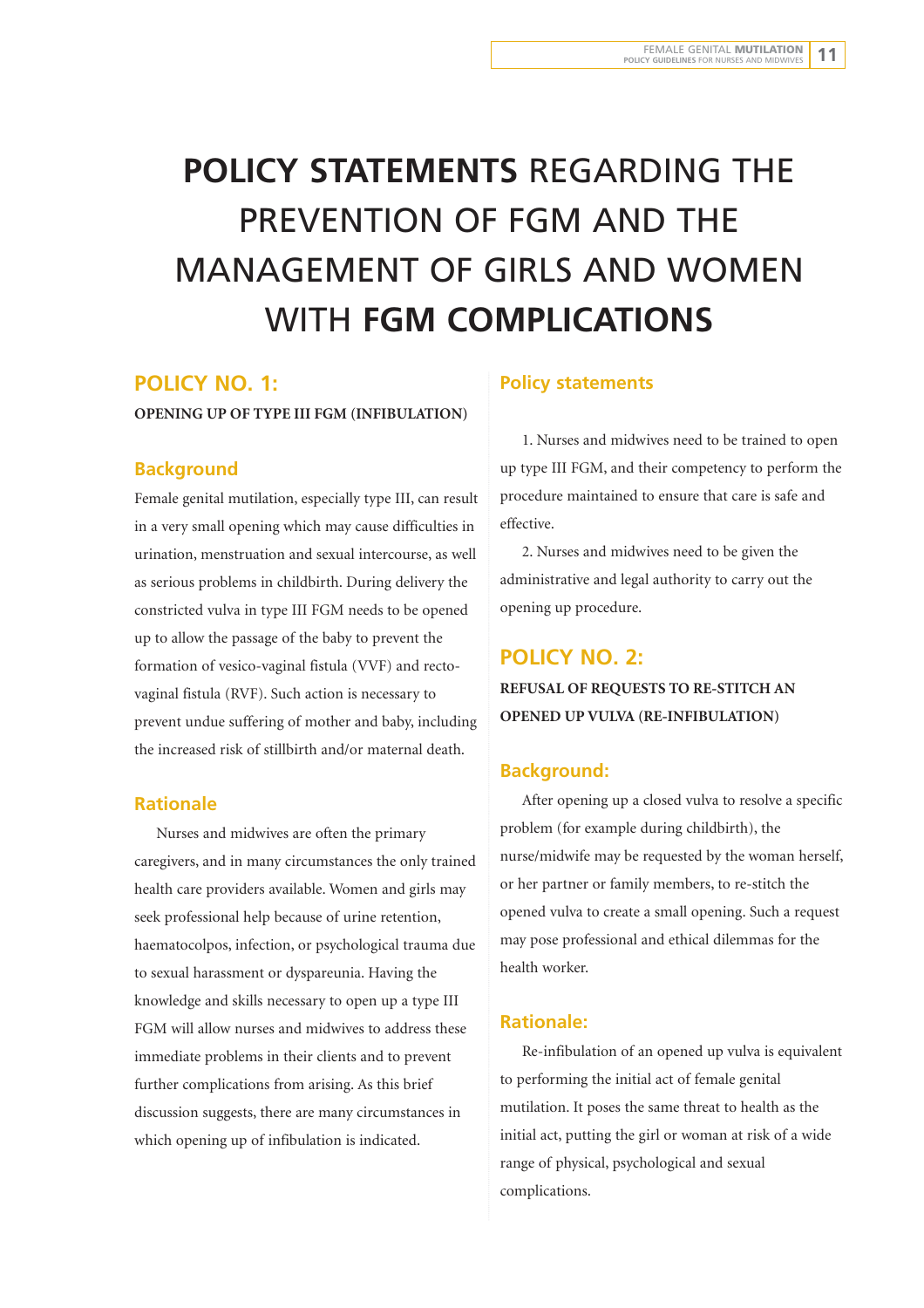#### **Policy statements:**

- 1. Health workers must not, under any circumstances, close up (re-infibulate) an opened vulva in a girl or woman with type III FGM in a manner that makes intercourse and childbirth difficult.
- 2. Nurses and midwives need to be given the administrative and legal authority to refuse a demand for reclosure, regardless of the client's cultural and social background.
- 3. Nurses and midwives need to be given appropriate training and support to enable them to counsel families who expect them to perform a reinfibulation.

### **POLICY NO. 3:**

**PERFORMANCE OF FUNCTIONS THAT ARE OUTSIDE THE NURSE'S/MIDWIFE'S LEGAL SCOPE OF PRACTICE**

#### **Background:**

Some situations may demand that the nurse or midwife take action that is outside his/her current legal scope of practice. In relation to FGM this may involve prescribing antibiotics and analgesics, and/or performing an episiotomy, or opening an infibulation.

#### **Rationale:**

Nurses and midwives are often the primary caregivers and the only trained health care providers available. It is important, therefore, that restrictions on their practice be removed, so that they are able to provide comprehensive primary care that is safe and effective to girls and women with FGM complications.

#### **Policy statements:**

1. Nurses and midwives need to be given the appropriate training, and the competency to perform all necessary functions maintained, to ensure that care is comprehensive, effective and safe. 2. Nurses and midwives need to be given the administrative and legal authority to perform, without undue restriction, the functions that may be necessary to treat the conditions they encounter as primary caregivers.

### **POLICY NO. 4: DOCUMENTATION OF FGM**

#### **Background:**

Information regarding FGM is inadequate because the condition is rarely noted in clinical records or recorded in health information systems (HIS). Lack of information conceals the extent of FGM and hinders the effort to plan for the health needs of affected communities and to eliminate the practice.

#### **Rationale:**

At the clinical level, good documentation is necessary for the efficient management of cases, and for providing quality health care and follow up to clients with FGM.

At the national level, a health information system that records FGM is necessary to raise awareness on the extent of the practice. The data on FGM are useful for planning health services, prevention of the practice and monitoring health outcomes related to FGM.

#### **Policy statements:**

- 1. The presence of FGM and related complications should be noted as a matter of routine in the clinical records of health service clients.
- 2. Health information systems should include appropriate data on FGM.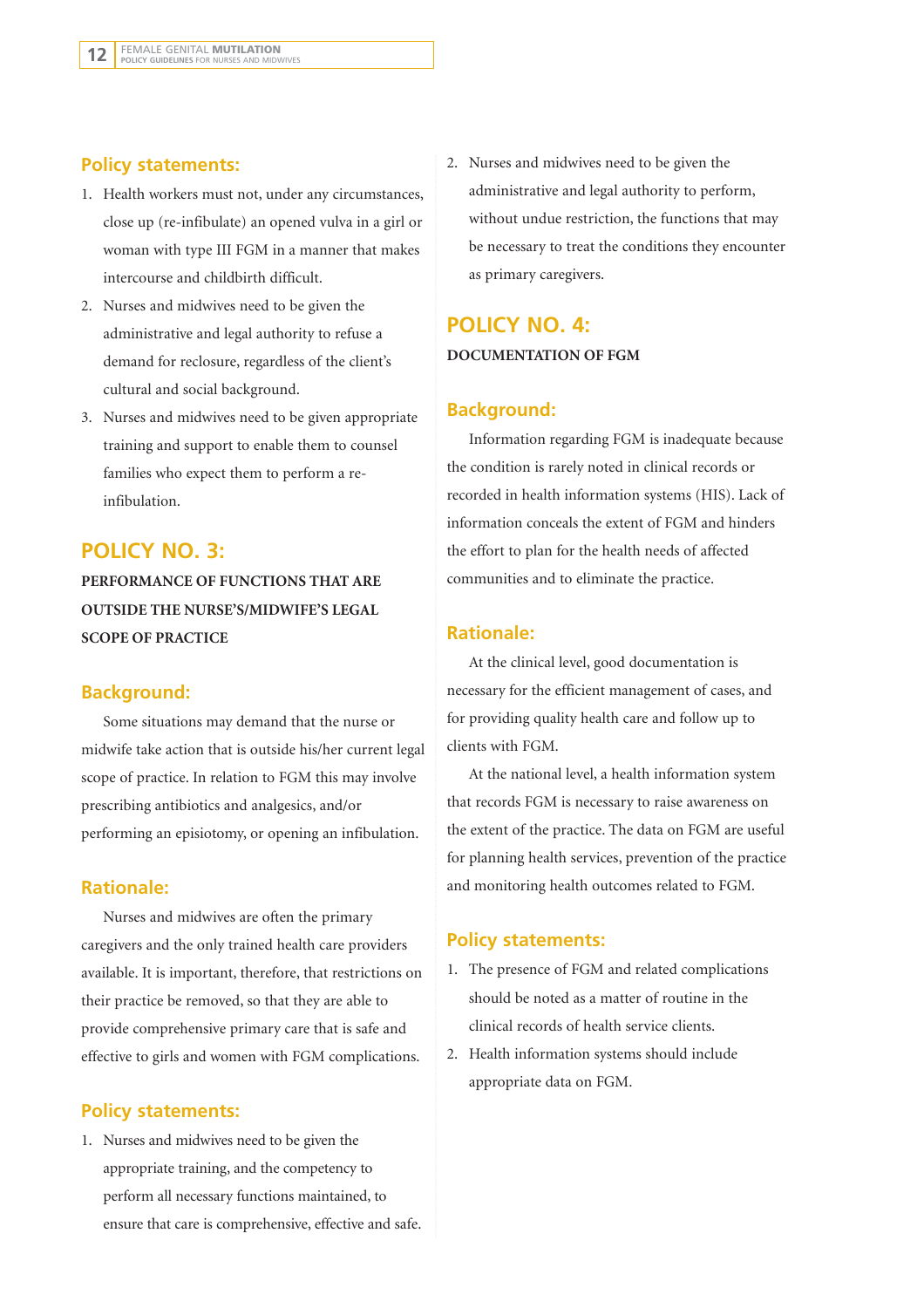### **POLICY NO. 5:**

**PREVENTION OF FEMALE GENITAL MUTILATION BY NURSES, MIDWIVES, AND OTHER HEALTH CARE PROFESSIONALS.**

#### **Background:**

With increased awareness of the harmful effects of FGM and greater access to health care services, there are moves towards "medicalization" of FGM – i.e. having the operation performed by health professionals in clinical settings – in the belief that it is safer. Health care workers may find themselves under pressure from individuals and families to carry out FGM.

#### **Rationale:**

"Medicalization" of FGM legitimizes a procedure that is harmful to the health and wellbeing of girls and women. Furthermore, it is a violation of the ethical code governing the professional conduct of nurses, midwives and other health care workers.

#### **Policy statements:**

- 1. Nurses, midwives and other health care workers must be expressly forbidden to perform female genital mutilation.
- 2. Any nurse, midwife or other health care worker found performing, or reported to have performed, FGM should be brought to the attention of the appropriate authorities for professional discipline and/or legal action.

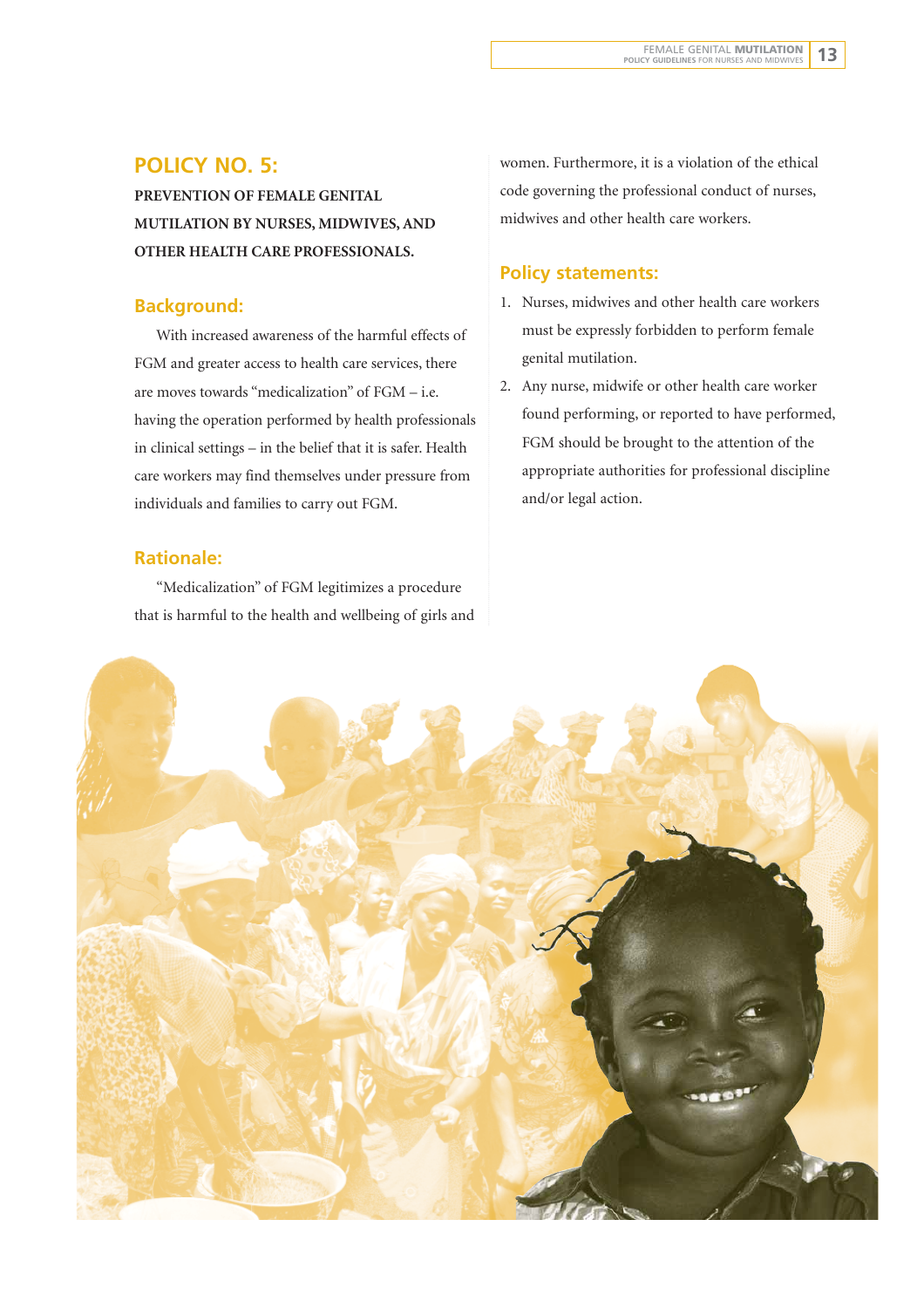# **APPENDIX**

### **LIST OF ABBREVIATIONS**

|             | <b>CEDAW</b> Convention on the Elimination of All Forms |
|-------------|---------------------------------------------------------|
|             | of Discrimination against Women                         |
| <b>FGM</b>  | Female genital mutilation                               |
| <b>ICPD</b> | International Conference on Population and              |
|             | Development                                             |
| OAU         | Organization of African Unity                           |
| <b>RVF</b>  | Recto-vaginal fistula                                   |
| <b>UDHR</b> | Universal Declaration of Human Rights                   |
| UN          | <b>United Nations</b>                                   |
| <b>VVF</b>  | Vesico-vaginal fistula                                  |
| <b>WHO</b>  | World Health Organization                               |

### **SELECTED WHO PUBLICATIONS AND DOCUMENTS OF RELATED INTEREST**

- *Female Genital Mutilation. A Joint WHO/UNICEF/UNFPA Statement.* Geneva, World Health Organization, 1997.
- *Female Genital Mutilation. Report of a WHO Technical Working Group*, Geneva, 17-19 July 1995. Geneva, World Health Organization, 1996. (WHO/FRH/WHD/96.10)
- *Female Genital Mutilation. An Overview.* Geneva, World Health Organization, 1998.
- *A Systematic Review of the Health Complications of Female Genital Mutilation including Sequelae in Childbirth.* Geneva, World Health Organization, 2000. (WHO/FCH/WMH/00.2)
- *Female Genital Mutilation. A Handbook for Frontline Workers.* Geneva, World Health Organization, 2000. (WHO/FCH/WMH/00.5 Rev.1)
- *Management of Pregnancy, Childbirth and the Postpartum Period in the Presence of Female Genital Mutilation. Report of a WHO Technical Consultation. Geneva, 15-17 October 1997*. Geneva, World Health Organization, 2001 (WHO/FCH/ GWH 01.2).
- *Summary of International and Regional Human Rights Texts Relevant to the Prevention of Violence against Women.* Geneva, World Health Organization, 1999. (WHO/GCWH/WMH/99.3)
- R.J. Cook. *Women's Health and Human Rights*. Geneva, World Health Organization, 1994.
- *Regional Plan of Action to Accelerate the Elimination of Female Genital Mutilation in Africa.* World Health Organization Regional Office for Africa, Brazzaville, 1997.
- Dorkenoo, E. *Cutting the Rose. Female Genital Mutilation: The practice and its prevention.* Minority Rights Publications, London, 1994.
- Toubia, N. *A practical manual for health care providers caring for women with circumcision.* A RAINBO Publication. New York, 1999.
- Smith, J. *Visions and discussions on genital mutilation of girls: An international survey.* Published by Defense for Children International, Netherlands, 1995.
- International Services for Human Rights. *Women's Rights in The United Nations: A Manual on how the United Nations Human Rights Mechanism can Protect Women's Rights, 1995.* (P.O. Box 16 1211 Geneva 20)

#### **WHO documents on FGM are available on the web site www.who.int/frh-whd**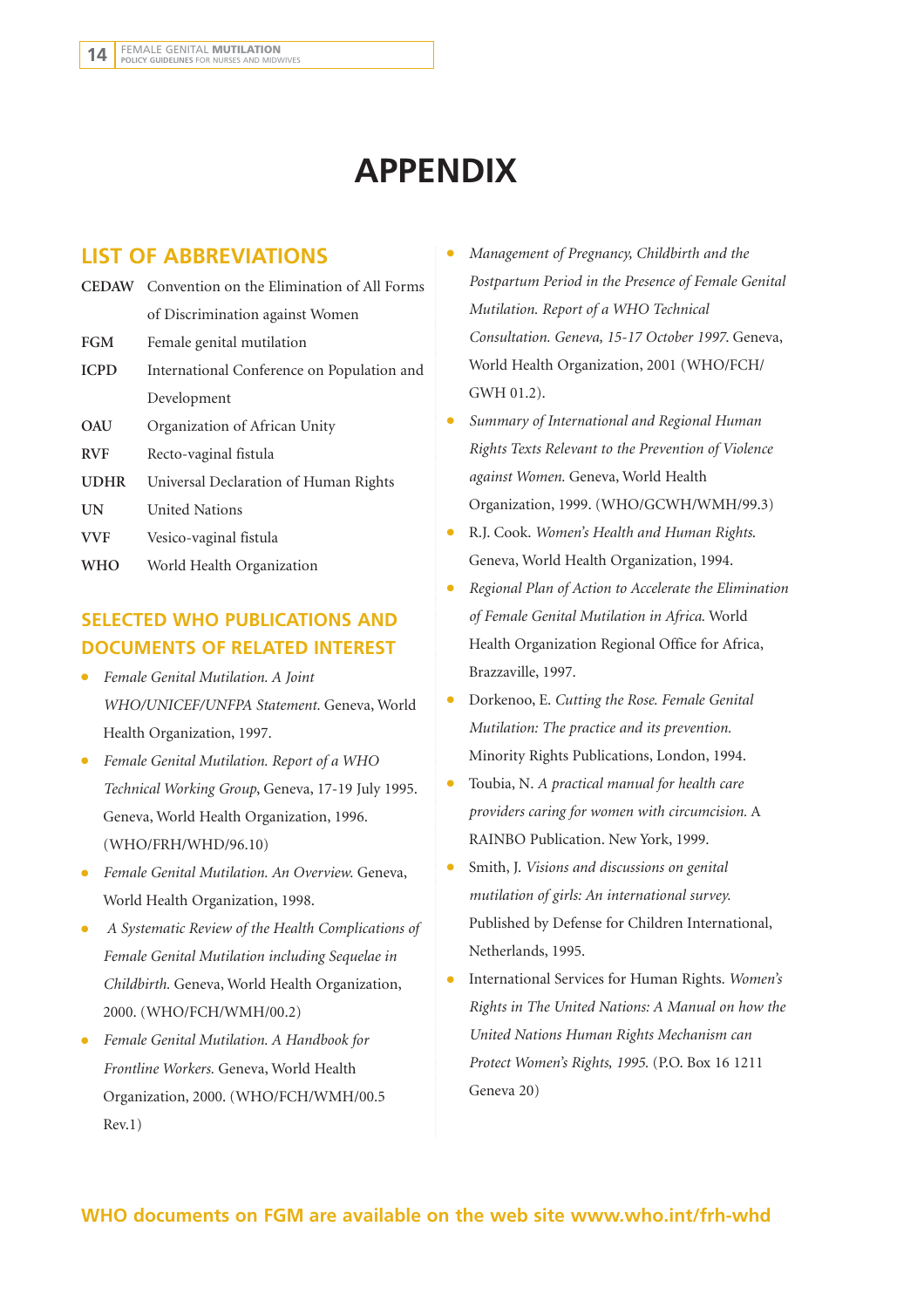# **NOTES**